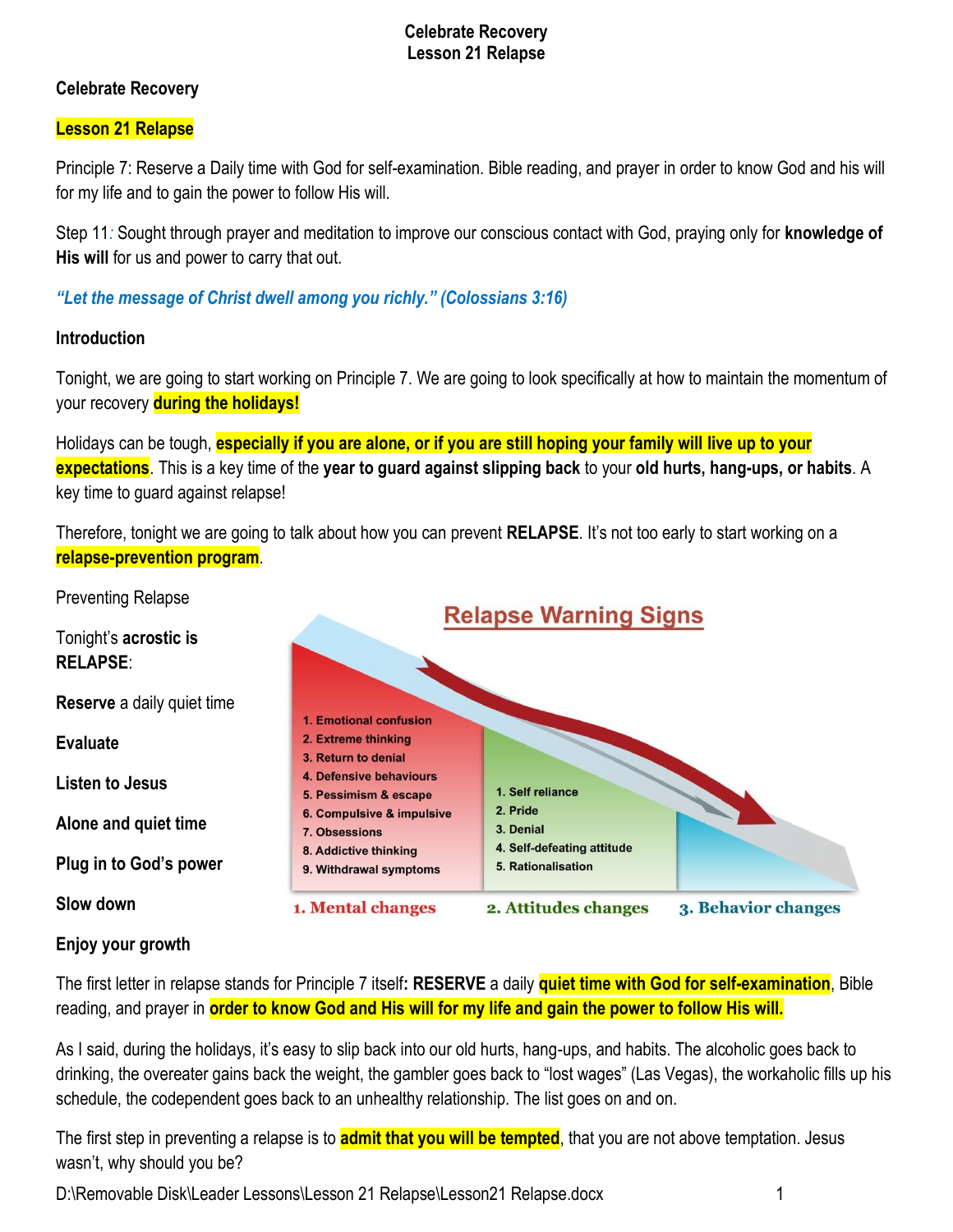We find the account of Jesus' temptation in *Matthew 4:1 – 11 (TLB):* 

*Jesus was led out into the wilderness to be tempted there by Satan. . . . For forty days and forty nights he ate nothing and became very hungry. Then Satan tempted him to get food by changing stones into loaves of bread. "It*  will prove you are the Son of God," he said. But Jesus told him, "No! For the Scriptures tell us that bread won't *feed men's souls: obedience to every word of God is what we need." Then Satan took him to Jerusalem to the roof of the Temple. "Jump off," he said, "and prove you are the Son of God."* 

*Jesus retorted, "It also says not to put the Lord your God to a foolish test." Next, Satan took him to the peak of a very high mountain and showed him the nations of the world and all their glory. "I'll give it all to you," he said, "if you will only kneel and worship me." "Get out of here, Satan. . . . The Scriptures say, 'Worship only the Lord God. Obey only him.' " Then Satan went away, and angels came and cared for Jesus.* 

The test was over; **the devil left**. Jesus was tempted. He never sinned, but He was tempted.

*Mark 14:38 tells us: "Watch and pray so that you will not fall into temptation. The spirit is willing, but the flesh is weak."* 

**Remember, being tempted isn't a sin**. It's falling into the action of the temptation that gets us into trouble. You know it's odd, temptations are different from opportunities. Temptations will always give you a second chance!

Temptation is not a sin; it is a call to battle. When we are tempted to fall back into our old hurts, hang-ups, and habits we need to say to Satan as Jesus did in *Matthew 4:10 (TLB): "Get out of here ... The Scriptures say, 'Worship only the Lord God. Obey only him.' "*

The next word in our acrostic reminds us of Step 10: **EVALUATE.**

Let me just recap what we have talked about in the last two lessons. Your evaluation needs **to include your physical, emotional, relational, and spiritual health.**

As Pastor Rick (Warren) says, don't forget the value of doing a **"H-E-A-R-T"** check. Ask yourself daily if you are

**Hurting** 

**Exhausted** 

**Angry** 

**Resentful** 

**Tense** 

If you answer yes to any of the above, just use the tools you have learned in recovery to help get you back on track. We find specific instructions for this step in *Romans 12:3 – 17 (NLT): "Be honest in your estimate of yourselves. . . . Hate what is wrong. Stand on the side of the good. Love each other.... Be patient in trouble.... Do things in such a way that everyone can see you are honorable."* 

Daily practice of Step 10 maintains your honesty and humility.

The L is **LISTEN** to your Higher Power, Jesus Christ.

D:\Removable Disk\Leader Lessons\Lesson 21 Relapse\Lesson21 Relapse.docx 2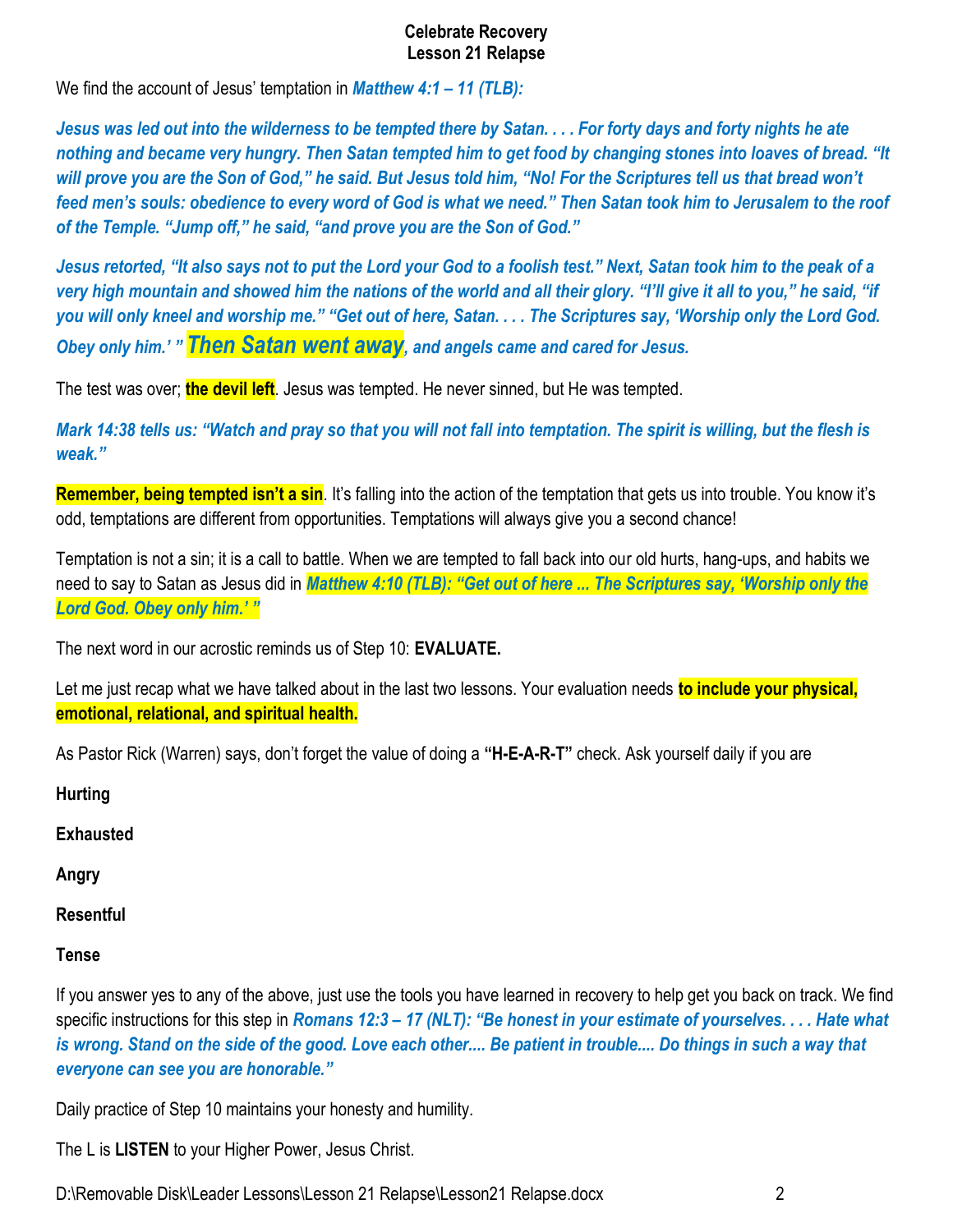We need to take a time-out from the world's "rat race" long enough to **listen to our bodies, our minds, and our souls**. We need to slow down enough to hear the Lord's directions. *"Test everything that is said to be sure it is true, and if it is, then accept it" (1 Thessalonians 5:21, TLB).* I like that verse in The Message: "Don't be gullible. **Check out everything, and keep only what's good. Throw out anything tainted with evil."**

Let's look at the letter A, which stands for **ALONE** and quiet time.

The first part of Step 11 says: "We sought through prayer and meditation to improve our conscious contact with God."

**In Principle 3, we made a decision to turn our lives and our wills over to God's care;** in Principle 4, we confessed our sins to Him; and in Principle 5, we humbly asked Him to remove our shortcomings.

Now, in Principle 7 in order to keep your recovery growing, you need to have a daily quiet time with Jesus. Even He spent time alone with His Father; you need to do the same. **Set a daily appointment time** to be alone with God, so that you can learn to listen carefully, learn how to hear God!

In *Psalm 46:10 God tells us to "be still, and know that I am God."* 

Step 11 uses the word meditation. Meditation may be new to you, and you may feel uncomfortable. The definition of **meditation is simply "slowing down long enough to hear God."** With practice, you will begin to realize the value of spending time alone with God.

**The Enemy will use whatever he can to disrupt your quiet time with God. He will allow you to fill your schedule with so many things that you burn out or do not have the time to keep your appointment with God. The Enemy loves it when he keeps us from growing and from working on the most important relationship in our lives —our relationship with Jesus.** 

*Psalm 1:1 –3 (GNT) tells us: "Happy are those who ... find joy in obeying the Law of the Lord, they study it day and night. They are like trees that grow beside a stream, that bear fruit at the right time."* 

The next letter is P: **PLUG** in to God's power through prayer.

I can't tell you the number of people who, in counseling, have asked me, **"Why did God allow that to happen to me?"**

**I reply, "Did you pray and seek His will and guidance before you made the decision to get married, before you made the decision to change jobs?" or whatever their issue might be.** 

**You see, if we don't daily seek His will for our lives, how can we blame Him when things go wrong?**

Some people think their job is to give God instructions. They have it backward. Our job is to daily seek His will for our lives. You see, God's guidance and direction can only start when our demands stop.

Don't misunderstand me here. I'm only suggesting that **we must stop demanding things of God, not stop asking things of Him.** Specific prayer requests are another way to be plugged in to God's power.

In *Philippians 4:6 (TLB), Paul tells us to pray about everything asking for God's perfect will in all our decisions: "Don't worry about anything; instead, pray about everything; tell God your needs and don't forget to thank him for his answers."*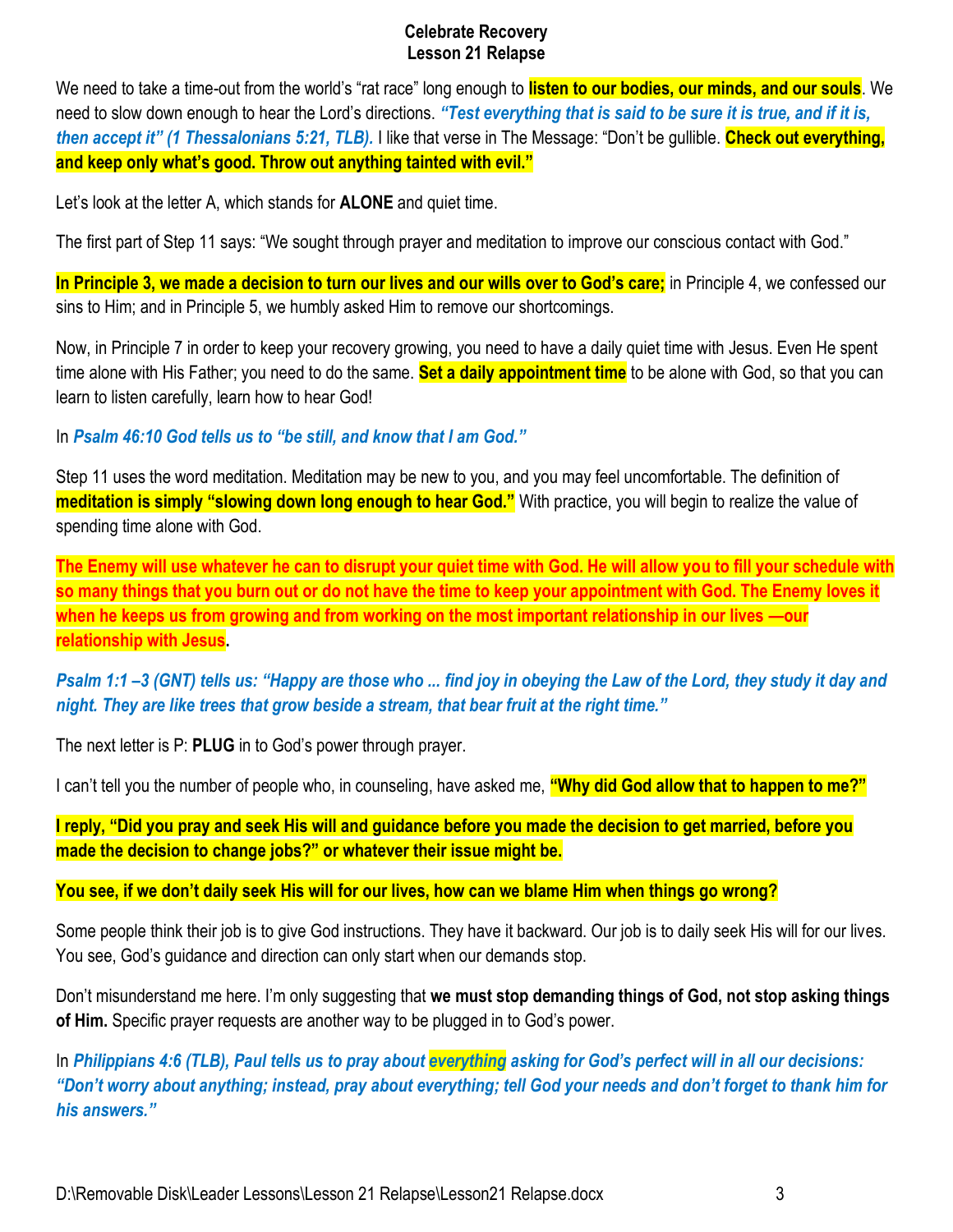The verse says His answers, His perfect will —not mine or yours. Ours are imperfect and most often self-centered. We often use prayer as a labor-saving device, but I need to remind myself daily that God will not do for me what I can do for myself. Neither will God do for you what you can do for yourself.

Let's look at the S in our acrostic: **SLOW** down long enough to hear God's answer.

After you spend time praying to God, you need to slow down long enough to hear His answers and direction. We can become impatient. We want **God's answer now! But, we need to remember our timing can be flawed and God's timing is always perfect!** After we pray and ask, we need to listen. God said to Job, *"Listen to me. Keep silence and I will teach you wisdom!" (33:33, TLB).* 

*Philippians 4:7 (TLB) tells us: "If you do this [present your requests to God] you will experience God's peace, which is far more wonderful than the human mind can understand. His peace will keep your thoughts and your hearts quiet and at rest as you trust in Christ Jesus."* 

Finally, the last letter in relapse is E: **ENJOY** your growth.

You need to enjoy your victories. Rejoice in and celebrate the small successes along your road to recovery! *First Thessalonians 5:16–18 (GNT) tells us to "be joyful always, pray at all times, be thankful in all circumstances. This is what God wants from you in your life in union with Christ Jesus."* And don't forget to share your **victories**, no matter how small, with others in your group. Your growth will give others hope!

With daily practice of these principles and with Christ's loving presence in your life, you will be able to maintain and continue to grow in recovery!

# **Wrap-Up**

Honestly, sometimes I wish I could take a vacation from my recovery, especially during the holidays. I'm sure you all have felt that way at one time or another. But let me assure you that relapse is real. It does happen! And it can be very costly. I urge you to take the actions that we talked about tonight to prevent relapse.

Let's get practical. Here are some things to do to prevent relapse during the holidays:

- $\checkmark$  Pray and read your Bible daily. Establish a specific time of day to have your "quiet time."
- ✓ Make attending your recovery meeting a priority. Stay close to your support team. If you find yourself saying, "I'm too busy to go to Celebrate Recovery tonight," make time. Flee from whatever you are doing and come share your recovery.
- $\checkmark$  Spend time with your family if they are safe. If they are not, spend time with your church family. We are going to have Celebrate Recovery every Friday night throughout the holidays. You do not have to be alone this holiday season.
- ✓ **4. Get involved in service. Volunteer! You don't have to wait until you get to Principle 8 to start serving**.

These are just a few ideas and suggestions. Share tonight in your small groups on ways that you, with God's help, can prevent relapse in your

# *Prayer*

*I claim a hedge of protection, by the Precious Blood of Jesus, around myself and my loved ones throughout this day and night. I ask You God, in the name of Jesus, to send angels to surround us today and every day, and to put* 

D:\Removable Disk\Leader Lessons\Lesson 21 Relapse\Lesson21 Relapse.docx 4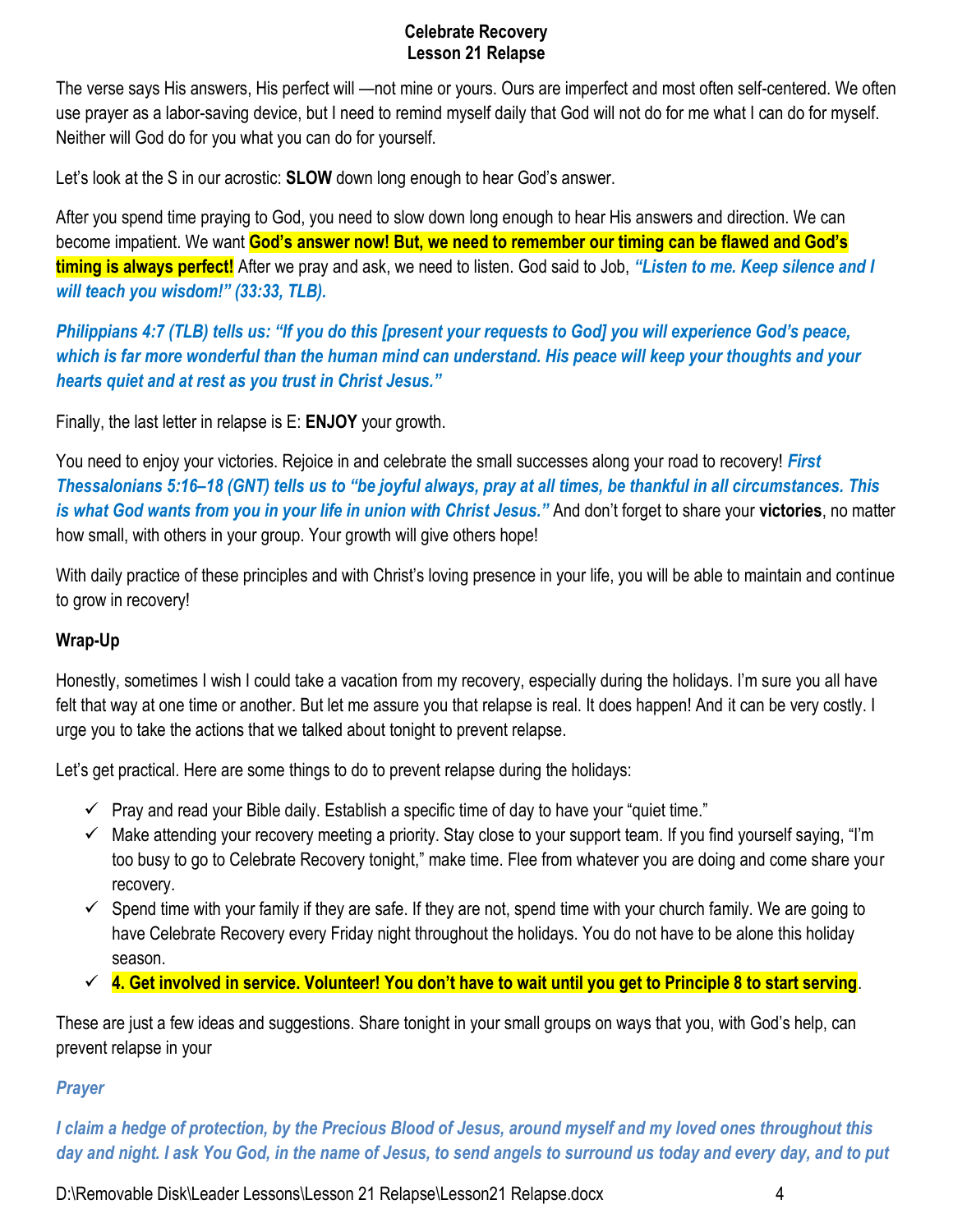*them throughout my house and around our cars, souls, bodies, wills and emotions. I call on Your holy angels to protect my house from any intrusion and to protect me and my family and those I've named from any harmful demonic or other physical or mental attacks. I ask all of this in the name of Jesus. Amen.*

*"God indeed is my savior; I am confident and unafraid. My strength and my courage is the Lord, and He has been my Savior"* **[Isaiah 12:2 NASB](http://biblegateway.com/passage/?search=Isaiah+12%3A2&version=NASB)**

### **Think/write/discuss**

1 What are some of the ways (tools) that you have developed in your recovery to prevent relapse?

Do a H-E-A-R-T check right now. Are you:

2 Hurting?

3 Exhausted?

4 Angry?

5 Resentful?

6 Tense?

7 Specifically, what do you do when you are: Hurting?